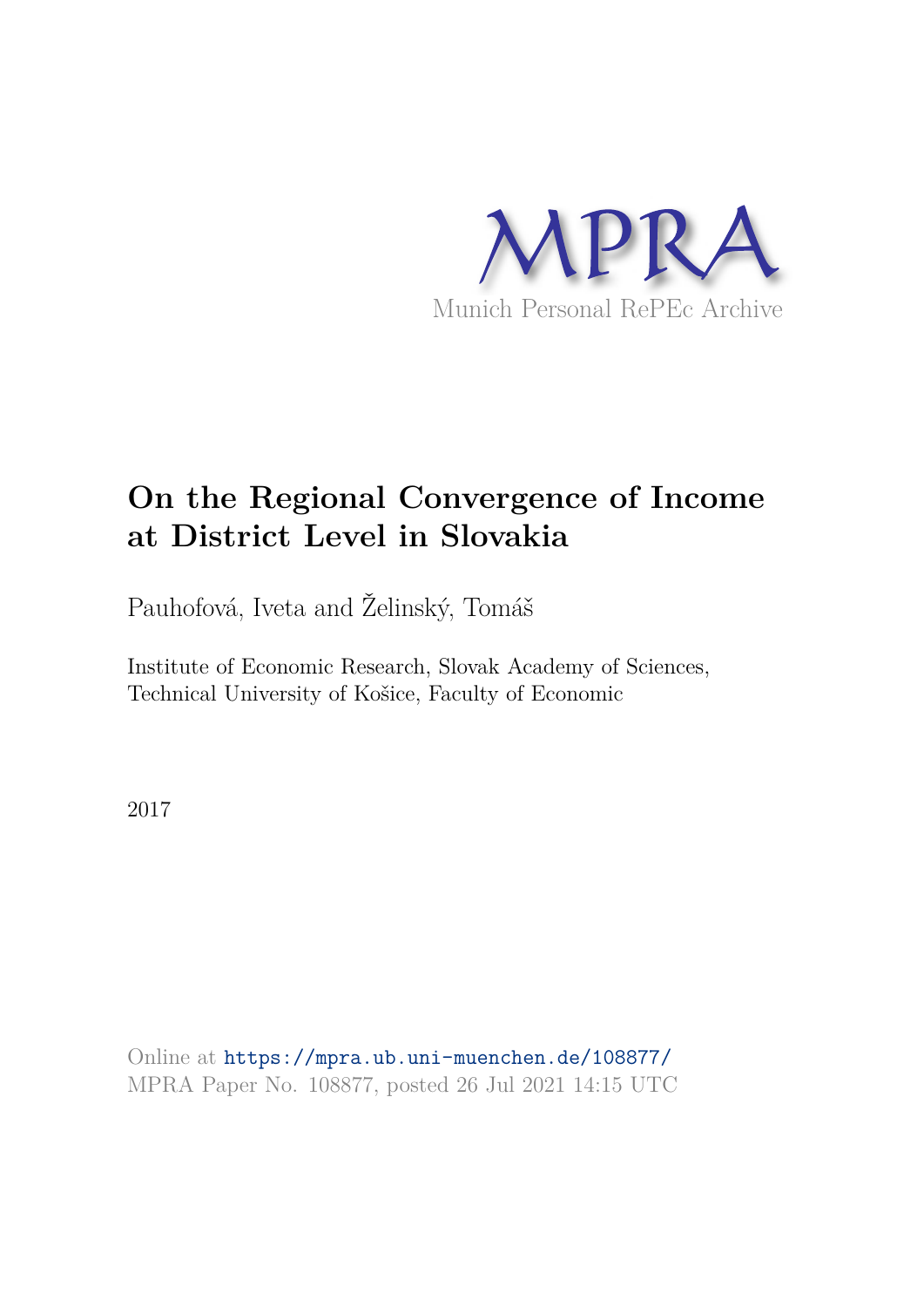## **On the Regional Convergence of Income at District Level in Slovakia**<sup>1</sup>

*Iveta PAUHOFOVÁ*\* *– Tomáš ŽELINSKÝ*\*\*

#### **Abstract**

*This paper aims to investigate regional convergence of income at the district level in Slovakia and answer whether Slovak districts converge or diverge over time and across different sectors of the Slovak economy. Our analyses are based on monthly income data on median wages and old-age pensions at the district territorial level (LAU 1). Two types of convergence are assessed: convergence towards national median income and convergence towards regional (NUTS 3 regions) median income. Using the Markov chains on the spatially lagged bimonthly district medians, we find that the highest degree of wages convergence is found in the districts of Banská Bystrica, Žilina and Nitra Regions; and the highest degree of old-age pensions convergence is found in the districts of Košice and Banská Bystrica Regions. The given trends are influenced by the wages development in different economic activity sectors in these regions.* 

**Keywords:** *regional convergence, income polarization, Markov chains, Slovakia* 

**JEL Classification:** I31, I32, D31, R12

## **Introduction**

<u>.</u>

 The debate about convergence of incomes started to appear in Slovak literature as Slovakia became one of the countries to access the European Union (EU). In this regard, two different streams of literature began to appear in empirical literature. The first stream is focused on the position of Slovakia in the EU and the convergence patterns of the Slovak economy towards the EU average at the time of its accession (Brzica, 2002; Šikula, 2003; Šikulová, 2004). This stream of literature was later extended by studies analysing the changes in Slovakia's position over time (Vintrová, 2009; Čarnický et al., 2017; Formánek, 2018). The second stream of literature emphasizes regional convergence within a country or a group of countries (Baláž, 2004; Chocholatá and Furková, 2016; Horridge and Rokicki, 2017), regional inequalities (Kämpfer, 2008) or regional disparities (Tvrdoň and Skokan, 2011; Klamár, 2016). Only very few studies assess convergence in terms of personal income (e.g. Pauhofová and Páleník, 2005) or consumption expenditures (Liobikiene and Mandravickaite, 2013).

 The majority of empirical studies are based on macroeconomic aggregates such as gross national/regional product/income or gross value added, which does not necessarily reflect the welfare of the population, see for example the report by the Commission on the Measurement of Economic Performance and Social Progress (Stiglitz, Sen and Fitoussi, 2010). Unlike most similar studies, in this paper regional convergence is assessed in terms of wages and old-age pensions. Our aim is thus to contribute to empirical literature on regional convergence of personal income, and to answer the question of whether incomes at district level in Slovakia converge over time and across different sectors of the economy.

<sup>&</sup>lt;sup>1</sup> This work was supported by the Slovak Scientific Grant Agency as part of the research project VEGA 2/0026/15 and by the Slovak Research and Development Agency under the contract No. APVV-0125-12. This study is based on data from the Slovak Social Insurance Agency. The responsibility for all conclusions drawn from the data lies entirely with the authors. The authors would like to thank two anonymous reviewers for their helpful and constructive comments that greatly contributed to improving the final version of the paper.

 <sup>\*</sup> Iveta PAUHOFOVÁ, Institute of Economic Research, Slovak Academy of Sciences, Šancová 56, 811 05 Bratislava, Slovak Republic; e-mail: ipauhofova@yahoo.com

 <sup>\*\*</sup> Tomáš ŽELINSKÝ, Technical University of Košice, Faculty of Economics, Department of Regional Sciences and Management, Němcovej 32, 040 01 Košice, Slovak Republic; e-mail: [tomas.zelinsky@tuke.sk](mailto:tomas.zelinsky@tuke.sk)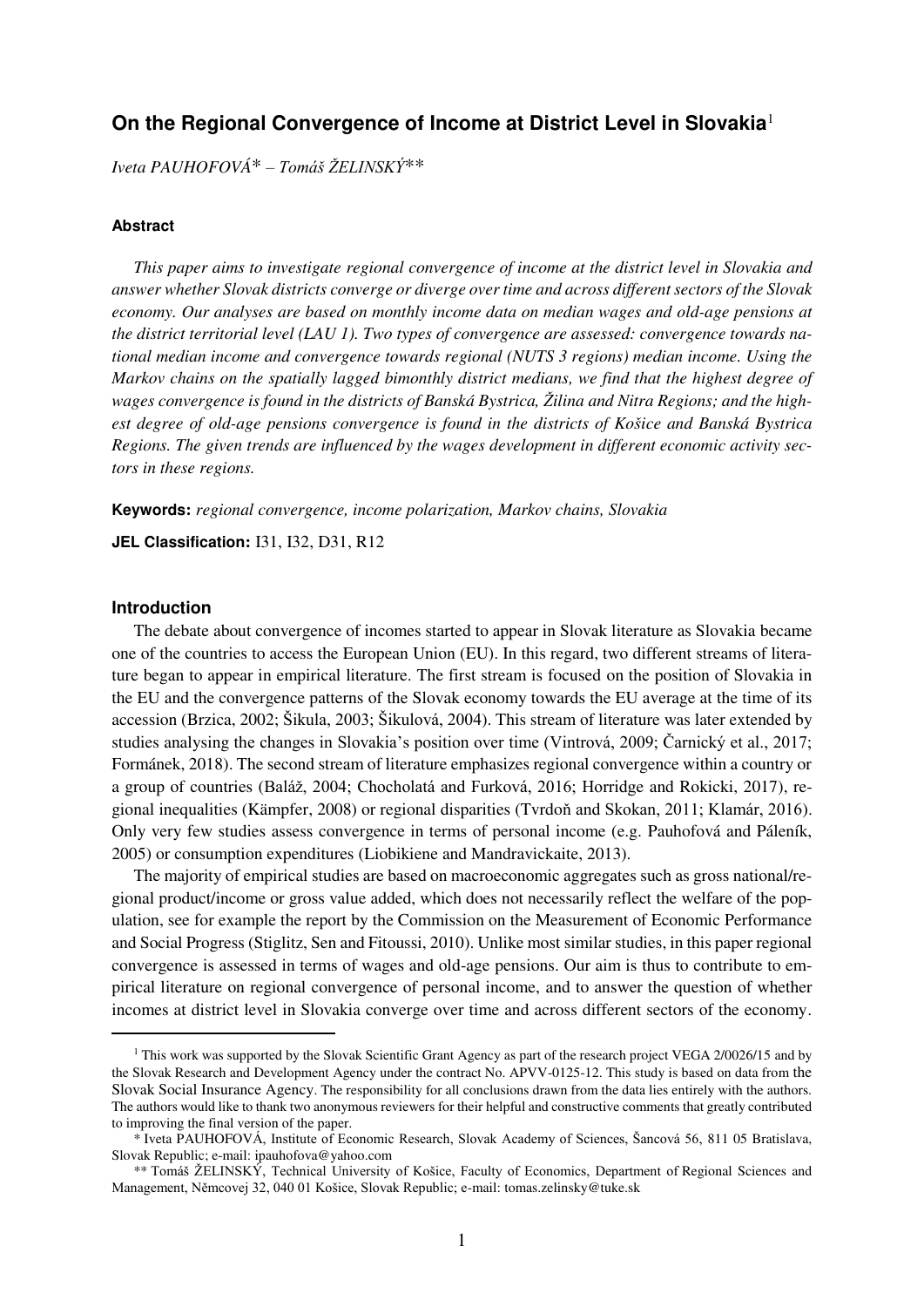We believe that, as opposed to the macroeconomic aggregates, such a proxy of income reflects the true nature of people's welfare and to some extent allows us to assess the convergence of living conditions at regional level.

 From the methodological viewpoint, convergence of regions has been investigated in economic literature since the 1950s, and in principle two fundamental approaches to the assessment of income convergence are discussed in the literature. First, the regression approach is based on the Solow (1956) and Swan (1956) models of economic growth, elaborated by Baumol (1986) and Barro and Sala-I-Martin (1992). Quah (1993a) argued that the traditional models were unable to produce a diverging distribution over time or to provide a more detailed insight into data structure, and thus he proposed a distribution dynamics approach as an alternative to the traditional models to the regional convergence assessment (Quah, 1993b, 1997). Quah (1993a) argues that developing a probability model of transitions can be used to generate a characterization of the steady state, and that discrete Markov chains can be used to approximate and estimate a 'law of motion' for the evolving distribution. Thus, Markov chains, as one of the distribution dynamics methods, allow us to study an evolution in time of an entire cross-section distribution (Bulli, 2001). Due to the spatial nature of data, the original income distribution dynamics approaches had to be adjusted in order to account for space (Fischer and Stumpner, 2008; Rey, 2014).

 Our analyses are based on monthly income data on median wages and old-age pensions at district territorial level (LAU 1). Due to a high level of income polarization in Slovakia (see e.g. Pauhofová and Želinský, 2015; Pauhofová et al., 2016) two assessments of regional convergence are performed: convergence of district income toward national median income and towards regional (NUTS 3) median income.<sup>2</sup> Thus, two different types of results are presented – results relativized to the national median, and results relativized to regional medians. From the perspective of economic policy, results relativized to the national median are of higher importance, as income distribution policy is applied at the national level.

 We assume that the results obtained in this study will allow us either to explain certain patterns of a polarization tendency, or to disconfirm the hypothesis of income polarization. In particular, we study whether the convergence/divergence process in terms of wages and old-age pensions are of a similar nature in the whole spectrum of Slovak districts, or whether certain districts differ in some sense. However, we have to differentiate between regional convergence towards regions with a low wage level, and convergence towards regions with a higher wage level. Taking into account the results on the convergence/divergence of wages across the sectors of the Slovak economy allows us to identify the regions that contribute significantly to the overall convergence/divergence of wages and old-age pensions.

 Using the Markov chains on the spatially lagged bimonthly district medians we find that the highest degree of wages convergence is found in the districts of Banská Bystrica, Zilina and Nitra Regions; and the highest degree of old-age pensions convergence is found in the districts of Kosice and Banská Bystrica Regions. In the case of Banská Bystrica and Nitra Regions we observe a type of convergence, in which districts converge to districts with an overall low level of wages, while the districts of Žilina Region converge to districts with a high level of wages. A higher level of convergence in terms of oldage pensions is observed in the districts of Kosice Region, in which the districts converge to a higher level of old-age pensions. The results further suggest an increase in wage inequalities across regions and within regions, and also among economic branches.

#### **1. Description of Data and Methods**

<u>.</u>

 The analyses performed in this study are based on monthly data obtained from the Slovak Social Insurance Agency. We focus on median gross wages and old-age pensions at district level in the period

 $2^2$  See the Appendix for the administrative division of Slovakia. For the distribution of incomes at district level of Slovakia see e.g. Pauhofová and Želinský (2015).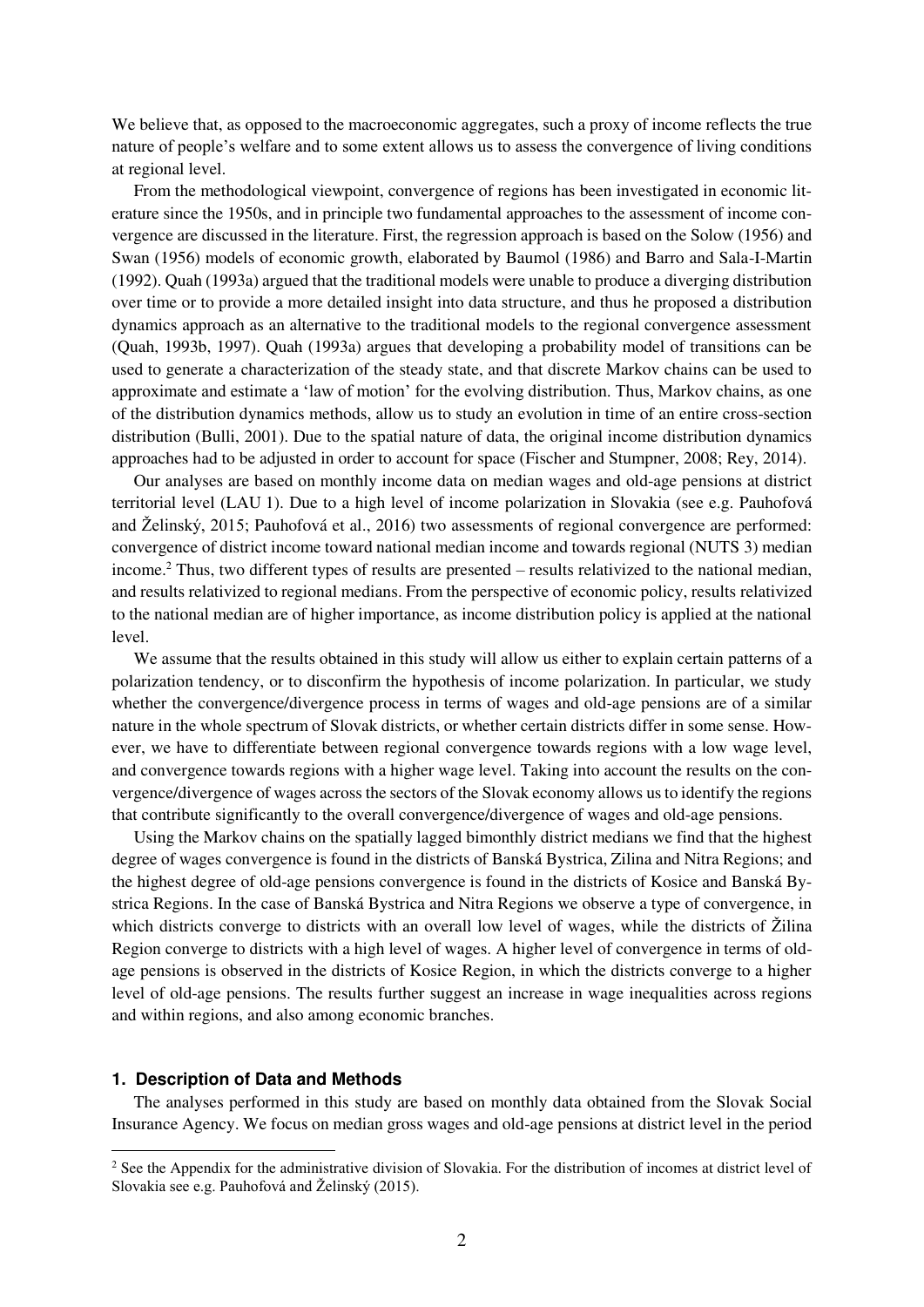of 2005–2015. Data on median gross wages are further broken down by three sectors of economic activity grouped into three standard groups: *primary sector* – section A of NACE<sup>3</sup> Rev. 2 or sections A and B of NACE Rev. 1.1; *secondary sector* – sections B to F of NACE Rev. 2 or sections C to F of NACE Rev. 1.1; and *tertiary sector* – sections G to U of NACE Rev. 2 or (sections A to P of NACE Rev. 1.1).

The relative value of an income indicator is defined as a fraction of the indicator's absolute value for region  $r$  ( $r = 1, 2, ..., R$ ) and time  $t$  ( $t = 1, 2, ..., T$ ) and the median value of income indicators across all *R* regions in time *t*, i.e.:

$$
y_{rt} = \frac{Y_{rt}}{med(Y_t)}\tag{1}
$$

The continuous relative income values are discretized by dividing the whole sample into  $N = 5$  mutually exclusive and exhaustive income classes (states) with equal frequencies (i.e. quintiles) and fixed bounds across the entire time span.

In Quah's (1993a, 1993b) tradition, the empirical investigation of median relative income level at the regional (district) level in Slovakia is based on a finite first-order Markov chain.

 A Markov chain is a stochastic process with the Markov property, i.e. a future state depends only on the present state. Put differently, a transition probability  $p_{ij}$ , i.e. the probability of moving from state *i* in period  $t$  to state  $j$  in period  $t + 1$ , depends only on the state  $i$  occupied in period  $t$ . Transition probabilities  $p_{ij}$  are thus determined entirely by the current state and remain fixed over time (Grinstead and Snell, 1997).

A time-stationary Markov chain process is thus summarized by a transition matrix  $\Pi$  (Grinstead and Snell, 1997; Bickenbach and Bode, 2003):

$$
\Pi = \begin{pmatrix} p_{11} & p_{12} & \cdots & p_{1N} \\ p_{21} & p_{22} & \cdots & p_{2N} \\ \vdots & \vdots & \ddots & \vdots \\ p_{N1} & p_{N2} & \cdots & p_{NN} \end{pmatrix}
$$

where  $p_{ij}$  is a transition probability of moving from state *i* in period *t* to state *j* in period  $t + 1$ ;  $p_{ij} \ge 0$  for all *i*, *j* ∈ *N*; *N* = {1, 2, …, *N*} is a finite state space; and  $\sum_{j=1}^{N} p_{ij} = 1$ .

 As pointed out by Ray (2001) and Bickenbach and Bode (2003), the estimated transition probability matrices usually do not bear important information regarding the evolution of the income distribution, and thus are not reported in this study (however, they can be obtained from the authors upon request). Our results are, however, based on estimating a limiting distribution, which as suggested by Rey (2001) can be used to characterize the direction of the evolution.

For a given transition matrix  $\Pi$  and an initial distribution  $h(0)$ , the distribution after the first transition period is defined as  $h(1) = h(0)\Pi$ , and after the  $\tau^{\text{th}}$  transition periods as  $h(\tau) = h(0)\Pi^{\tau}$ . The limiting distribution **h**<sup>\*</sup> is then the probability distribution **h**( $\tau$ ) as  $\tau \to \infty$ :

$$
\mathbf{h}^* = \lim_{\tau \to \infty} \mathbf{h}(0) \Pi^{\tau}.
$$
 (2)

Grinstead and Snell (1997) show that if the transition matrix is primitive (i.e. if there exists some  $\tau \geq 1$ such that every element of  $\Pi^{\tau}$  is positive), the probability distribution  $h(\tau)$  converges to the limiting distribution  $h^*$  as  $\tau$  becomes large; and that  $h^*$  does not depend on the initial distribution  $h(0)$ . The estimation of limiting distribution in this paper is based on an identification starting from finding which eigenvectors correspond to identity eigenvalues, and then normalizing them to sum up to unity.

<u>.</u>

<sup>&</sup>lt;sup>3</sup> Statistical classification of economic activities in the European Community.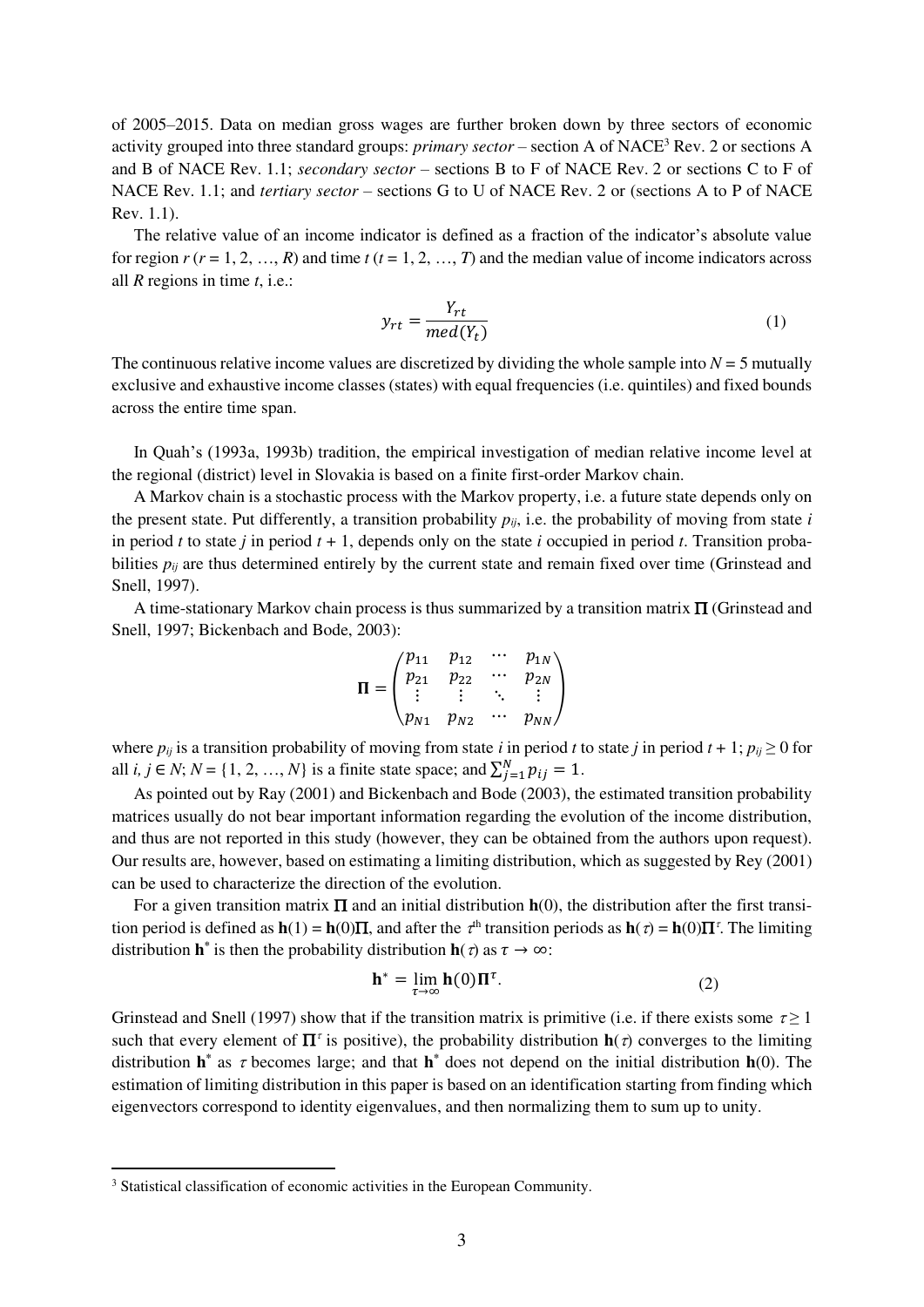All calculations in this paper are performed in R environment (R Core Team, 2017) with packages 'markovchain' (Spedicato, 2017), 'msm' (Jackson, 2011), 'rgdal' (Bivand, Keitt and Rowlingson, 2017), 'spdep' (Bivand and Piras, 2015; Bivand, Hauke and Kossowski, 2013), 'maptools' (Bivand and Lewin-Koh) and 'classInt' (Bivand, 2017).

In our interpretations we will focus on estimated limiting distributions  $\hat{\mathbf{h}}^*$ , which are under the assumption of a finite first-order Markov chain process independent of the initial distributions. Comparing the estimated limiting distribution  $\mathbf{h}^*$  with the initial income distribution  $\mathbf{h}(0)$  indicates the level of convergence or divergence across regions. An increase in the probabilities of the median-income class of the limiting distribution indicates convergence, while an increase in probabilities in the lowest and highest classes (at the same time) indicates divergence.

 The properties described in this section are valid for a first-order Markov chain, and thus it is necessary to test homogeneity and independence in order to verify the assumptions. Due to the spatial nature of data, we test both time and spatial homogeneity, and time and spatial independence in order to decide whether the transition probabilities can be assumed constant over time and space (homogeneity) and of order 1 (independence), as proposed by Bickenbach and Bode (2003).

 The assumption of time (spatial) homogeneity assumes that the transition probabilities of the firstorder Markov chain are constant over time (space). If specific time periods (or alternatively groups of regions) follow different processes, estimations based on an entire sample may lead to incorrect conclusions. If these assumptions are violated, the sample should be divided into more homogeneous time sub-periods (or alternatively subgroups of regions), and estimate a limiting distribution for each subperiod (or alternatively subgroup). Time independence is the main property of Markov chains (so-called 'Markov property'), assuming that transition probabilities do not depend on states at previous points in time. Analogously, spatial independence assumes that the income level of a region does not depend on the income of the neighbouring regions. In the presence of time dependence it is suggested to assume that transition periods are longer than one period, and to use averages of several consecutive periods. Similarly, in a case of spatial dependence it is suggested to modify the Markov process such that it captures transitions of regions and their neighbours simultaneously (Besag, 1974), e.g. replacing an actual value of income by an average income of neighbouring regions.

 All tests in this part of the section are adapted from Bickenbach and Bode (2003) and adjusted to our data.

 The test of time homogeneity is performed by dividing the sample into *M* mutually exclusive subperiods  $(m = 1, 2, ..., M; M \leq T)$ . We test  $H_0: \forall m: p_{ij|m} = p_{ij}$  against  $H_a: \exists m: p_{ij|m} \neq p_{ij}$ ;  $(m =$  $1, \ldots, M$ ) implementing the following Pearson chi-squared statistic:

$$
Q^{M} = \sum_{m=1}^{M} \sum_{i=1}^{N} \sum_{j \in A_{i}} n_{i|m} \frac{\left(\hat{p}_{ij|m} - \hat{p}_{ij}\right)^{2}}{\hat{p}_{ij}} \sim \chi^{2} \left(\sum_{i=1}^{N} (a_{i} - 1)(b_{i|m} - 1)\right)
$$
(3)

where  $\hat{p}_{ij|m} = \frac{\sum_{t \in m} n_{ij|m}(t)}{\sum_{t \in m} n_{ijm}(t-1)}$  $\frac{\sum_{t \in m} n_{ij|m}(t)}{\sum_{t \in m} n_{ij|m}(t-1)}$  is the estimated transition probability for sub-period *m*, and  $\hat{p}_{ij} = \frac{n_{ij}}{n_i}$  $\frac{n_{ij}}{n_i}$  is the transition probability estimated for the whole sample. In our case the sample is divided into three sub-periods (annual transitions between 2005 and 2008, 2008 and 2012, and 2012 and 2016). The degrees of freedom are determined as the number of additional independent restrictions imposed by *H*<sup>0</sup> as compared to  $H_a$ , with  $a_i$  being the number of elements in the set  $A_i = \{j : \hat{p}_{ij} > 0\}$ , i.e. a set of positive transition probabilities in the  $i<sup>th</sup>$  row of the original transition matrix, and  $b_{i|m}$  the number of sub-periods with a positive number of observations in the *i*<sup>th</sup> row in the subset  $B_{i|m} = \{m: n_{i|m} > 0\}$ .  $H_0$  is rejected if  $Q^M$  exceeds the critical value.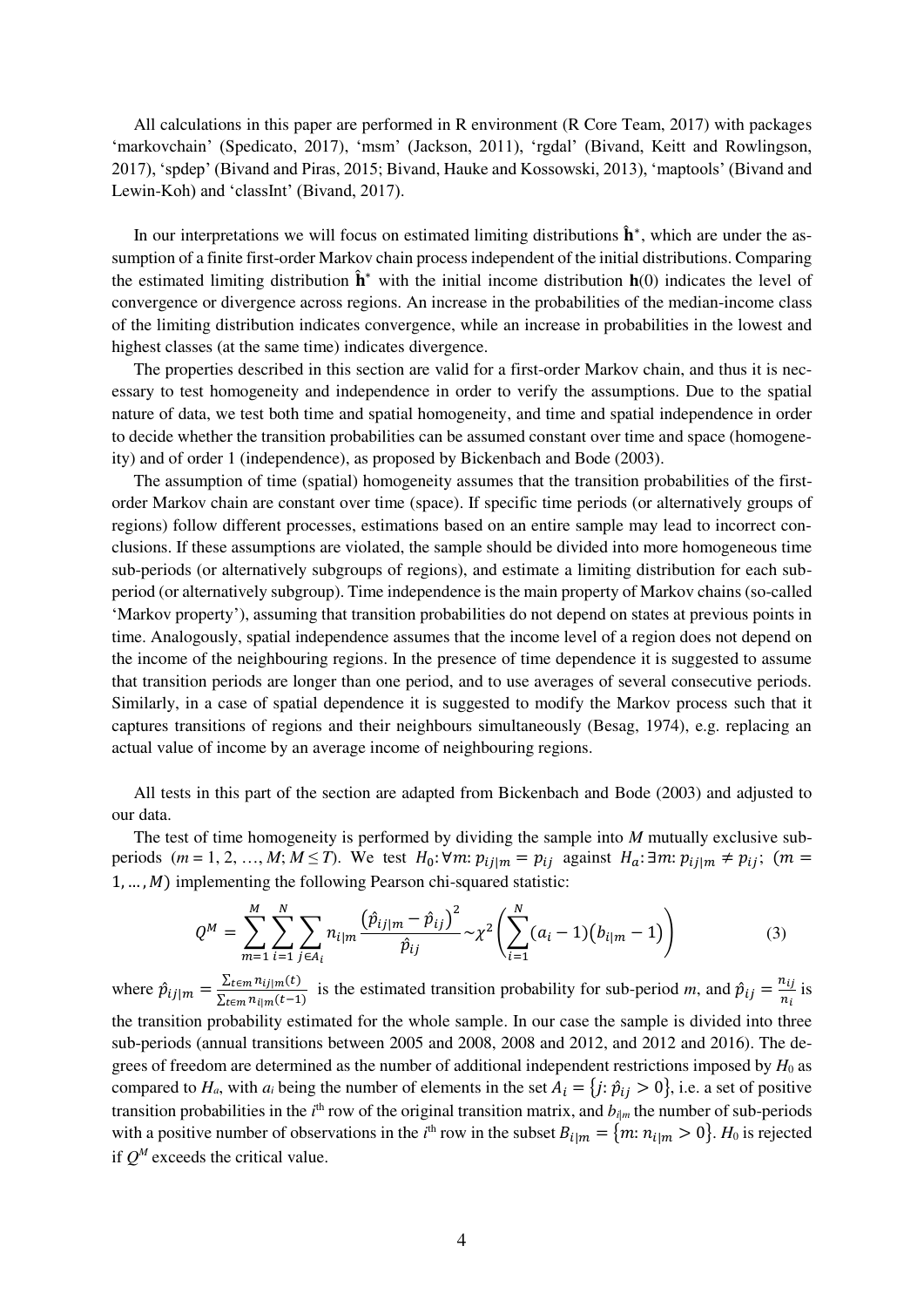Due to the spatial nature of data it is necessary to test whether groups of regions follow the same process. With respect to this test the sample is divided into *V* mutually exclusive and exhaustive subsamples (*v* = 1, 2, …, *V*; *V*  $\leq$  *R*). We test  $H_0: \forall m: p_{ij|v} = p_{ij}$  against  $H_a: \exists v: p_{ij|v} \neq p_{ij}$ ; (*v* = 1, …, *V*) implementing the following Pearson chi-squared statistic:

$$
Q^{V} = \sum_{\nu=1}^{V} \sum_{i=1}^{N} \sum_{j \in A_{i}} n_{i|\nu} \frac{\left(\hat{p}_{ij|\nu} - \hat{p}_{ij}\right)^{2}}{\hat{p}_{ij}} \sim \chi^{2} \left(\sum_{i=1}^{N} (a_{i} - 1)(b_{i|\nu} - 1)\right)
$$
(4)

where  $\hat{p}_{ij|v} = \frac{\sum_{t \in v} n_{ij|v}(t)}{\sum_{t \in v} n_{ij|v}(t-1)}$  $\frac{\sum_{t \in v} n_{ij|v}(t)}{\sum_{t \in v} n_{i|v}(t-1)}$  is the estimated transition probability for subsample *v*, and  $\hat{p}_{ij} = \frac{n_{ij}}{n_i}$  $\frac{n_{ij}}{n_i}$ . In our case the sample is divided into three subsamples: Western Slovakia, Central Slovakia and Eastern Slovakia. Similarly to the case of time homogeneity,  $a_i$  is the number of elements in the set  $A_i =$  ${j:\hat{p}_{ij} > 0}$ , i.e. a set of positive transition probabilities in the *i*<sup>th</sup> row of the original transition matrix, and  $b_{i|v}$  the number of subsamples with a positive number of observations in the  $i<sup>th</sup>$  row in the subset  $B_{i|v} = \{v: n_{i|v} > 0\}.$ 

 Time independence (or the so-called 'Markov property') assumes that the probability of a random variable being in the state *j* at time *t* independently of the states in the previous periods, i.e.:  $P{X(t) = j | X(t-1) = i, X(t-2) = i_{t-2}, ..., X(0) = i_0} = P{X(t) = j | X(t-1) = i}.$  (5)

 As proposed by Tan and Yilmaz (2002) and further elaborated by Bickenbach and Bode (2003), we first test order 0 versus order 1 (equation (6)):  $H_0: \forall i: p_{ij} = p_j$  against  $H_a: \exists i: p_{ij} \neq p_j$ ;  $(i = 1, ..., N)$ , and then order 1 versus order 2 (equation (7)):  $H_0: \forall h: p_{hij} = p_{ij}$  against  $H_a: \exists h: p_{hij} \neq p_{ij}$ ; (h =  $1, \ldots, N$ :

$$
Q^{O(0)} = \sum_{i=1}^{N} \sum_{j=1}^{N} n_i (t-1) \frac{(\hat{p}_{ij} - \hat{p}_j)^2}{\hat{p}_j} \sim \chi^2 ((N-1)^2)
$$
 (6)

$$
Q^{O(1)} = \sum_{h=1}^{N} \sum_{i=1}^{N} \sum_{j \in C_i} n_{hi} \frac{(\hat{p}_{hij} - \hat{p}_{ij})^2}{\hat{p}_{ij}} \sim \chi^2 \left( \sum_{i=1}^{N} (c_i - 1)(d_i - 1) \right)
$$
(7)

where  $\hat{p}_j = \frac{n_j}{n}$  $\frac{n_j}{n}$ ,  $\hat{p}_{hij} = \frac{\sum_{t=2}^{T} n_{hij}(t)}{\sum_{t=2}^{T} n_{hi}(t-1)}$ is the transition probability given observations were in  $h<sup>th</sup>$  income class in period  $t - 2$ ,  $c_i$  and  $d_i$  are the numbers of elements in the sets  $C_i = \{j : \hat{p}_{ij} > 0\}$  and  $D_i =$  ${h: n_{hi} > 0}$  respectively; and the sample is divided into *N* subsamples representing the regions' income at time  $t - 2$ . If order 0 is rejected, while the test of order 1 against order 2 is not, the process is assumed to be of order 1. However, if the latter test is also rejected, the process can be of higher order, which becomes difficult to test and the results might be unreliable (Bickenbach and Bode, 2003).

 Again, due to the spatial nature of data, it is further necessary to test spatial independence, i.e. whether income level in a region depends on income level in its neighbours. As suggested by Rey (2001) and further elaborated by Bickenbach and Bode (2003) the sample is divided into *N* subsamples, while subsample  $s$  ( $s = 1, ..., N$ ) is used to estimate the transition probabilities for regions neighbouring with regions whose average relative income falls into class *s*. Now, we test  $H_0: \forall s: p_{ij|s} = p_{ij}$  against  $H_a$ : ∃s:  $p_{ij|s} \neq p_{ij}$ ; (s = 1, ..., N) employing the following Pearson chi-squared statistic:

$$
Q^V = \sum_{s=1}^N \sum_{i=1}^N \sum_{j \in A_i} n_{i|s} \frac{(\hat{p}_{ij|s} - \hat{p}_{ij})^2}{\hat{p}_{ij}} \sim \chi^2 \left( \sum_{i=1}^N (a_i - 1)(b_{i|s} - 1) \right)
$$
(8)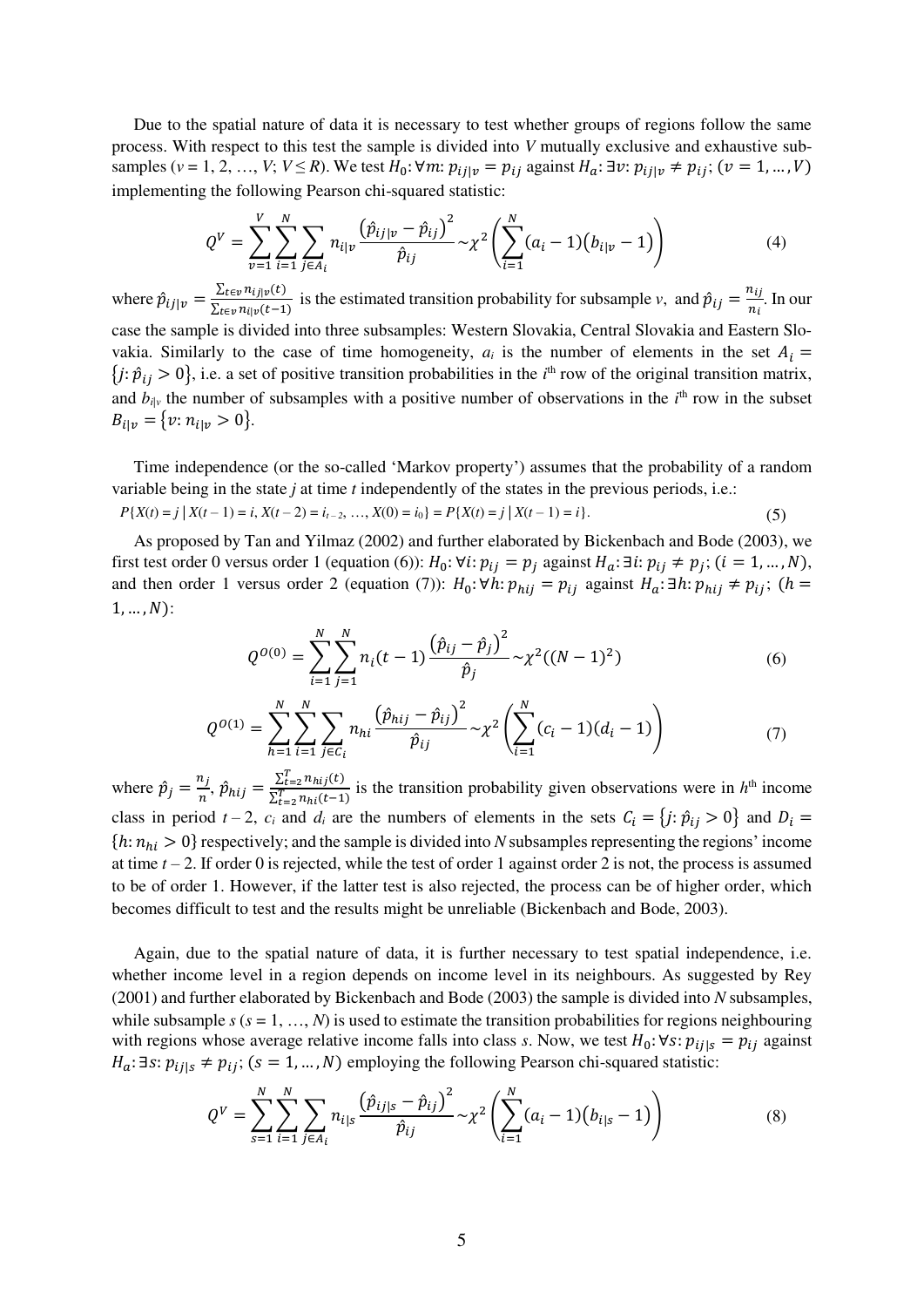where  $\hat{p}_{ij|s} = \frac{\sum_{t \in s} n_{ij|s}(t)}{\sum_{t \in s} n_{ij|s}(t-1)}$  $\frac{\sum_{t \in S} n_{t|S}(t)}{\sum_{t \in S} n_{t|S}(t-1)}$  is the transition probability given observations were surrounded by regions whose relative income falls into class *s* and  $\hat{p}_{ij} = \frac{n_{ij}}{n_i}$  $\frac{n_{ij}}{n_i}$ .

Table 1 **Tests of homogeneity and independence results**

| <b>Test</b>                    | Gross wages broken down by economic activity sectors: | <b>Pensions</b> |               |              |              |
|--------------------------------|-------------------------------------------------------|-----------------|---------------|--------------|--------------|
|                                | all sectors                                           | primary         | secondary     | tertiary     |              |
| (1) Time homogeneity           | 38,59 (30)                                            | 93,28 (40)      | 51,32 (30)    | 98,11 (32)   | 89,39 (16)   |
|                                | [0, 1352]                                             | [0.0000]        | [0,0090]      | [0,0000]     | [0,0000]     |
| (2) Spatial homogeneity        | 1354,73 (93)                                          | 825, 82 (132)   | 1315, 11 (96) | 678,57 (98)  | 525,51 (48)  |
|                                | [0,0000]                                              | [0,0000]        | [0,0000]      | [0,0000]     | [0,0000]     |
| (3) Time independence: monthly | 6479.59 (47)                                          | 3111,45 (80)    | 4969,21 (47)  | 5221,89 (54) | 2421,20 (14) |
|                                | [0.0000]                                              | [0.0000]        | [0,0000]      | [0,0000]     | [0,0000]     |
| bimonthly<br>(4)               | 685,85 (14)                                           | 373,06 (41)     | 660,53 (17)   | 660,53 (17)  | 714,39 (14)  |
|                                | [0,0000]                                              | [0,0000]        | [0,0000]      | [0,0000]     | [0,0000]     |
| (5) Spatial independence       | 1087,91 (60)                                          | 738,61 (80)     | 655,01(60)    | 283,83 (64)  | 365,16(28)   |
|                                | [0.0000]                                              | [0.0000]        | [0.0000]      | [0.0000]     | [0,0000]     |

*Notes: The table reports results of tests of Markov chain assumptions. Gross wages are assessed at all NACE levels and at primary, secondary and tertiary sectors. For type of income and performed test the following characteristics are reported: value of test statistics, number of degrees of freedom (in parentheses) and p-value [in square brackets].* 

*Source:* Own table based on Slovak Social Insurance Company data.

 The results of the performed tests (see Table 1) indicate that the transition probabilities of the firstorder Markov chain can be assumed constant over time (we fail to reject the null hypothesis of time homogeneity). Although that assumption does not hold for the results broken down by sectors, omitting highly influential observations leads to the assumption of constant probabilities over time, and thus we do not break down the results by periods.<sup>4</sup>

 Moreover, we do not fail to reject the null for testing the time independence. The test results suggest that the Markov chain is of an order higher than 2. Following the recommendations by Bickenbach and Bode (2003), we use biannual income levels defined as averages of median incomes across two successive years. Although even the biannual transitions indicate a process of an order higher than 2 (with the exception of old-age pensions), the test statistics are inflated by a small number of highly influential observations. If contribution of those rows to the test statistics values are not taken into account, the overall test statistics decrease, and we fail to reject the null, assuming a Markov chain process of order 1.

 The results also indicate spatial heterogeneity, which is why we also present separate results broken down by regions. The presence of spatial dependence in the Markov chain process is addressed by employing spatial lags of income variables (i.e. the original value is replaced by a spatial average of neighbouring regions (definition of neighbours is based on contiguity) and the value itself), and similarly, the presence of time dependence is addressed by using bimonthly averages.<sup>5</sup>

## **2. Results and Discussion**

<u>.</u>

 In this section we present the main results for gross wages and old-age pensions separately. We present the limiting distributions of income (transition matrices can be obtained from the authors upon

<sup>&</sup>lt;sup>4</sup> Results broken down by sectors and periods can be obtained from the authors upon request.

<sup>&</sup>lt;sup>5</sup> Although even using the bimonthly averages leads to the rejection of the null hypothesis of time independence, the test statistics values decrease considerably (compare values in rows (3) and (4) in Table 1), and the values are inflated by a small number of large values. Complete test results including the contribution of time periods/regions to the test statistics values can be provided by the authors upon request.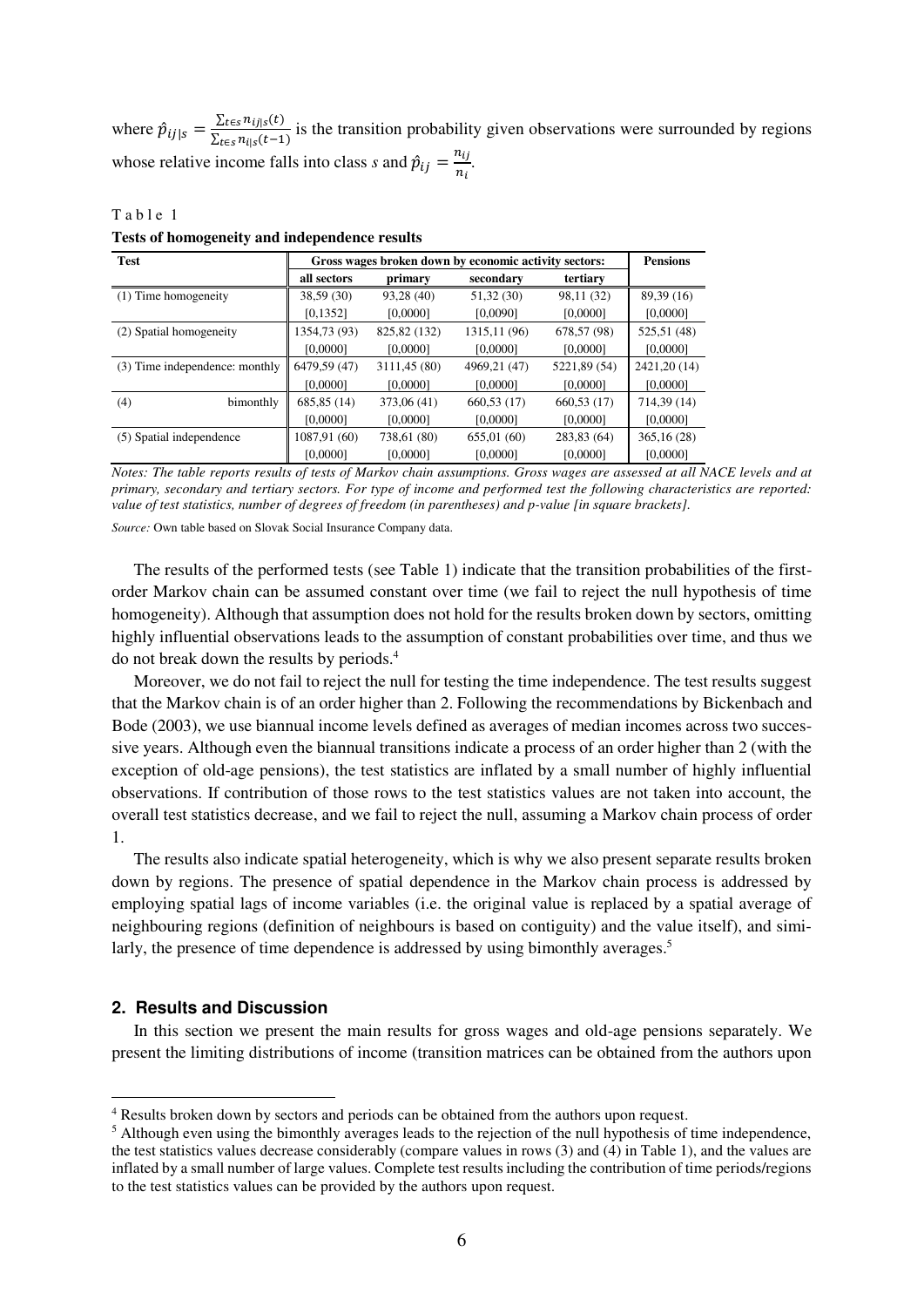request), while two different approaches were used to determine the class intervals: country-wide classes and region-specific classes. While country-wide classes indicate convergence/divergence of district incomes relative to a median Slovak district income, region-specific classes capture the level of convergence/divergence of district incomes relative to median income in a specific region (NUTS 3 level).

## **2.1. Gross Wages**

 Table 2 presents the limiting distribution of wages (only country-wide class intervals are reported, as using the region-specific intervals resulted in uniform distribution). Table 2

|                                 |           | <b>Income class</b> |                |              |                         |                  |
|---------------------------------|-----------|---------------------|----------------|--------------|-------------------------|------------------|
| <b>Economic activity sector</b> |           | 1                   | $\mathbf{2}$   | 3            | $\overline{\mathbf{4}}$ | 5                |
| The whole economy               | <b>BA</b> | $\overline{0}$      | $\overline{0}$ | $\Omega$     | $\theta$                | 1,000            |
|                                 | <b>TT</b> | $\overline{0}$      | $\overline{0}$ | 0,001        | 0,200                   | 0,799            |
|                                 | TN        | $\overline{0}$      | 0,002          | 0,325        | 0,397                   | 0,276            |
|                                 | <b>NR</b> | $\overline{0}$      | 0,445          | 0,313        | 0.242                   | $\mathbf{0}$     |
|                                 | ZA        | 0,014               | 0,179          | 0,230        | 0,431                   | 0,147            |
|                                 | <b>BB</b> | 0.213               | 0,342          | 0,257        | 0.175                   | 0,013            |
|                                 | PO        | 0,753               | 0,225          | 0,022        | 0,001                   | $\theta$         |
|                                 | <b>KE</b> | 0,323               | 0,213          | 0,307        | 0,072                   | 0,085            |
|                                 | <b>SK</b> | 0,209               | 0,197          | 0,193        | 0,197                   | 0,205            |
| <b>Primary sector</b>           | BA        | $\mathbf{0}$        | $\Omega$       | $\Omega$     | 0,123                   | 0,877            |
|                                 | <b>TT</b> | 0,001               | 0,030          | 0,115        | 0,379                   | 0,475            |
|                                 | TN        | 0,033               | 0,071          | 0,086        | 0,317                   | 0,493            |
|                                 | NR        | 0,009               | 0,129          | 0,296        | 0,360                   | 0,205            |
|                                 | ZA        | 0,101               | 0,256          | 0,364        | 0,208                   | 0,071            |
|                                 | BB        | 0,119               | 0,300          | 0,249        | 0,230                   | 0,102            |
|                                 | PO        | 0,709               | 0,196          | 0,087        | 0,007                   | $\boldsymbol{0}$ |
|                                 | KE        | 0,304               | 0,410          | 0,243        | 0.043                   | $\overline{0}$   |
|                                 | <b>SK</b> | 0,205               | 0,199          | 0,196        | 0,196                   | 0,204            |
| <b>Secondary sector</b>         | BA        | $\mathbf{0}$        | $\mathbf{0}$   | $\mathbf{0}$ | $\overline{0}$          | 1,000            |
|                                 | <b>TT</b> | $\Omega$            | $\Omega$       | 0,016        | 0,265                   | 0,718            |
|                                 | TN        | $\mathbf{0}$        | 0,063          | 0,361        | 0,340                   | 0,236            |
|                                 | <b>NR</b> | 0,002               | 0,353          | 0.391        | 0,253                   | 0,001            |
|                                 | ZA        | 0,013               | 0,183          | 0,195        | 0,478                   | 0,131            |
|                                 | <b>BB</b> | 0.123               | 0,396          | 0,285        | 0.125                   | 0.071            |
|                                 | PO        | 0,830               | 0,152          | 0,015        | 0,002                   | 0                |
|                                 | KE        | 0,331               | 0,249          | 0,202        | 0,095                   | 0,122            |
|                                 | <b>SK</b> | 0,211               | 0,196          | 0.194        | 0.197                   | 0,203            |
| <b>Tertiary sector</b>          | BA        | $\overline{0}$      | $\mathbf{0}$   | $\mathbf{0}$ | $\overline{0}$          | 1,000            |
|                                 | <b>TT</b> | $\theta$            | 0,001          | 0,004        | 0,093                   | 0,902            |
|                                 | TN        | 0,041               | 0,142          | 0,228        | 0.439                   | 0,150            |
|                                 | NR        | 0,137               | 0,445          | 0,286        | 0,129                   | 0,003            |
|                                 | ZA        | 0,061               | 0,137          | 0,312        | 0,274                   | 0,215            |
|                                 | <b>BB</b> | 0,382               | 0,217          | 0,195        | 0,200                   | 0,006            |
|                                 | PO        | 0,433               | 0,281          | 0,186        | 0,098                   | 0,001            |
|                                 | KE        | 0,241               | 0,249          | 0,209        | 0,253                   | 0,048            |
|                                 | <b>SK</b> | 0,202               | 0,198          | 0,196        | 0,199                   | 0,204            |

|  |  |  | Limiting distributions of wages at regional level, broken down by economy activity |
|--|--|--|------------------------------------------------------------------------------------|
|  |  |  |                                                                                    |
|  |  |  |                                                                                    |
|  |  |  |                                                                                    |

*Note: The table reports limiting distributions of wages at national level (rows denoted as "SK" – abbr. for Slovakia) and at regional level (all other rows, for abbreviations explanation see Table A1 in Appendix) – in both cases representing convergence of districts towards national median wage in the respective sector (at regional level convergence of districts is evaluated for each region separately). Higher probabilities around income class "3" indicate a higher level of regional (district) convergence towards median; higher probabilities in the lowest and highest income classes indicate regional (district) divergence.* 

*Source:* Own table based on Slovak Social Insurance Company data.

<u>.</u>

While the limiting distributions at country level across all NACE subdivisions are rather uniform,<sup>6</sup> our interpretations are focused on convergence/divergence processes across Slovak regions.<sup>7</sup>

<sup>&</sup>lt;sup>6</sup> Moreover, spatial homogeneity assumption does not hold (see Table 1).

 $<sup>7</sup>$  Limiting distributions based on region-specific class intervals can be obtained from the authors upon request.</sup>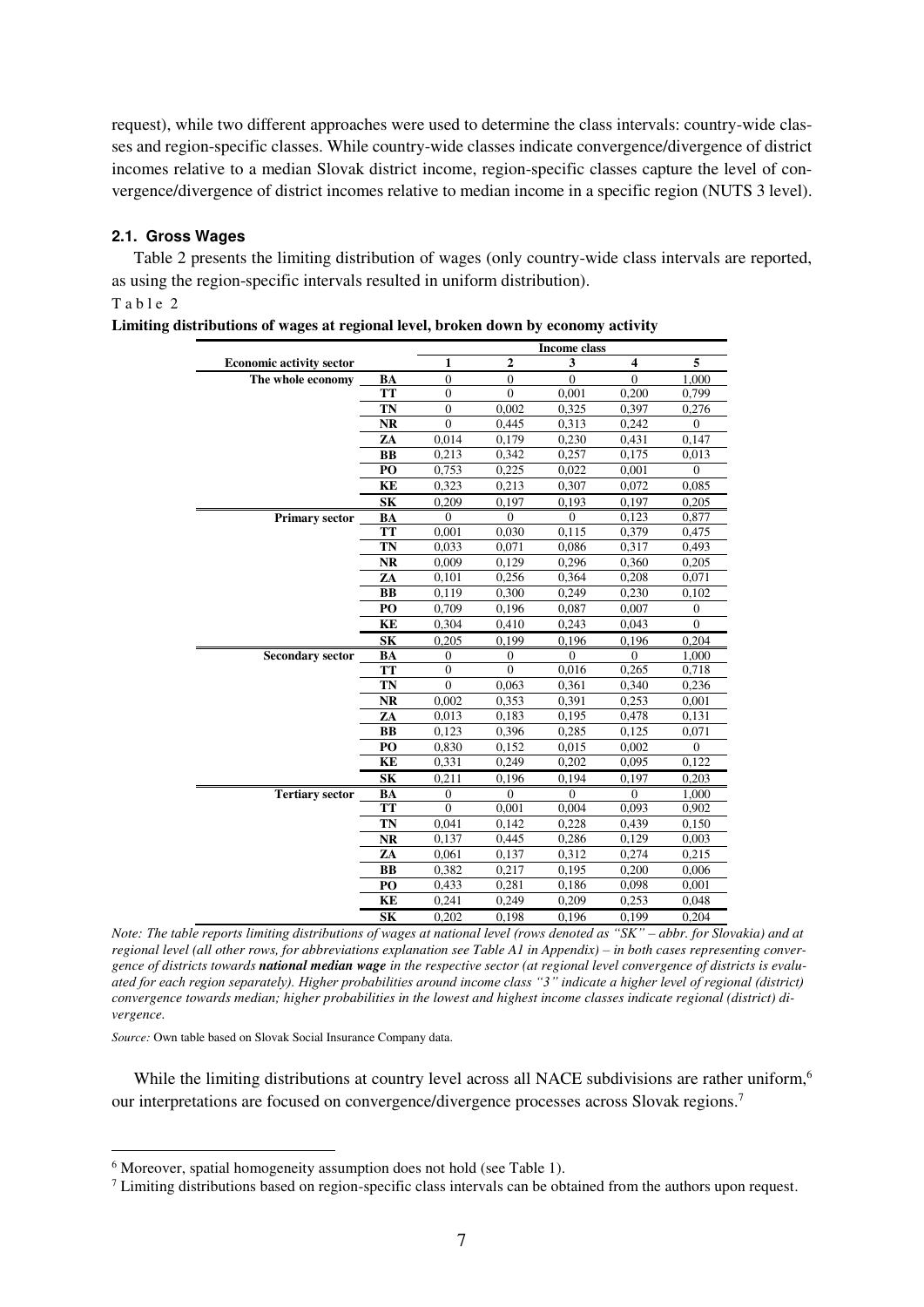An increase in the probabilities of the median-income class (i.e. class 3) of the limiting distribution indicates convergence, whereas an increase in the probabilities in the lowest and highest classes indicates divergence.

 The results in Table 2 suggest that while the Western Slovakia districts (in Bratislava, Trnava and Trenčín Regions) are more likely to belong to higher income districts, Eastern Slovakia districts (in Prešov and Košice Regions) are more likely to belong to low-income districts. A relatively higher degree of convergence towards the national median income is observed in Nitra (Western Slovakia) and Central Slovakia Regions districts (Žilina and Banská Bystrica Regions).

 However, the positions of Banská Bystrica Region districts are ambiguous – under certain conditions it converges to the national median income class (economy as a whole, agricultural and manufacturing sectors), while under different conditions (services sectors) it converges towards low-income class districts.

 Limiting distributions by NACE suggest a high level of convergence towards higher wages in the primary sector in the districts of Bratislava, Trnava, Trenčín, and to some extent also in Nitra Regions. In contrast, districts of Prešov, Košice and Banská Bystrica converge to lower wages in the same sector. With respect to the manufacturing sector, the highest level of convergence is reported in Bratislava and Trnava Regions, and followed by Žilina Region. As opposed to that, the districts of Prešov, Banská Bystrica and Košice Regions converge to the districts with low wage levels in manufacturing. Trenčín and Nitra Regions are situated in the centre of the convergence spectrum. Regional convergence under the influence of wage development in the services sector approaches regions with a higher wage level, while Bratislava and Trnava regions are the most similar, followed by Trenčín, partly Žilina and to some extent also Košice Region. Convergence towards districts with lower wages in the services sector is also characteristic of the districts of Prešov and Banská Bystrica Regions.

#### **2.2. Old-age Pensions**

 Old-age pensions are the second most important primary source of income (wages being the first) in the Slovak economy, accounting for almost 20 per cent of Slovak inhabitants, which clearly represents a significant proportion of the Slovak population. In this section we present the main findings on the regional convergence of old-age pensions at district level in Slovakia.

 Due to time inhomogeneity, results are broken down by three time periods, as reported in Table 3, while two different types of classes are used: 'whole-period classes' represent a relativization of oldage pensions to the medians across the whole time period, and 'period-specific classes' represent oldage pensions relativized to medians for a particular time period.

The limiting distributions of old-age pension in the periods 2005–2008 and 2009–2012 are rather uniform, whereas the period 2013–2016 suggests divergence from the median income class (lowest value in the middle class, and higher values when departing from the middle class in both directions – indicating a U-shape), and a similar finding is supported by the assessment of the limiting distribution based on all Slovak districts.

 Convergence/divergence patterns of old-age pensions are ambiguous. While the region-specific income classes suggest a low degree of divergence for most regions, the country-wide income classes indicate convergence towards high-income classes (Bratislava and Trenčín districts), convergence towards low-income classes (Prešov districts), convergence towards 'the median-income class' (Košice, Banská Bystrica districts) and ambiguous conclusions (Trnava, Nitra and Žilina districts). The algorithm found two different limiting distributions for the districts of Trnava and Nitra Regions – one suggesting convergence towards higher wages, and onc towards lower. One of the potential causes of this ambiguity could be the changes in the profile of economic structure in those two regions. The significance of manufacturing (in particular: car production) and services in Trnava Region has increased over time, which leads to higher wages, thus implying higher old-age pensions. The low level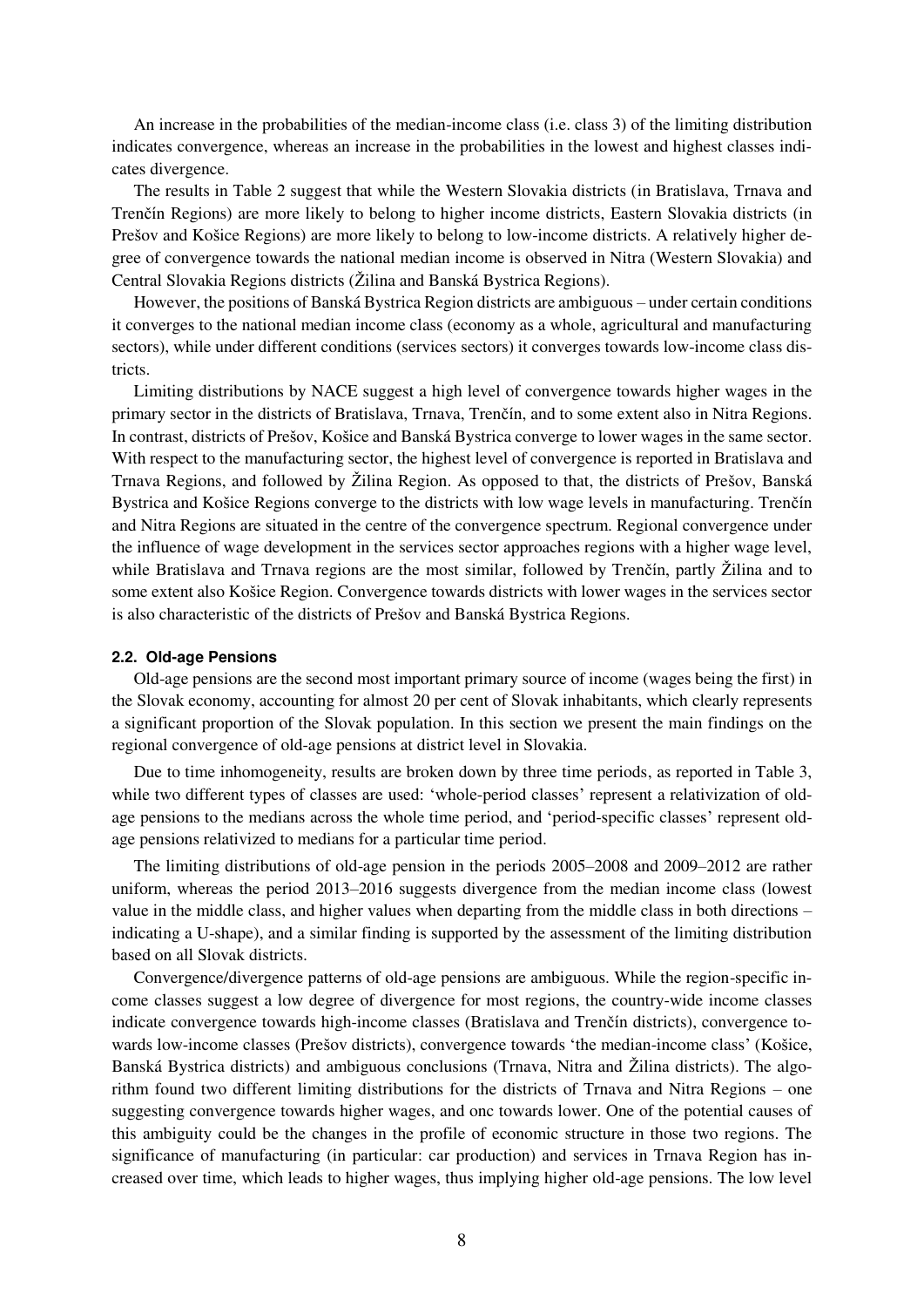of old-age pensions in Nitra Region is a result of ongoing low wages in the agricultural sector, which is crucial for the respective region due to its natural resources character.

|                                |                | Income class |                |           |                         |              |
|--------------------------------|----------------|--------------|----------------|-----------|-------------------------|--------------|
|                                |                | 1            | $\overline{2}$ | 3         | $\overline{\mathbf{4}}$ | 5            |
| <b>Whole-period classes</b>    | $2005 - 2008$  | 0,201        | 0,180          | 0,207     | 0,191                   | 0,221        |
|                                | $2009 - 2012$  | 0,176        | 0,170          | 0,219     | 0,207                   | 0,227        |
|                                | $2013 - 2016$  | 0,235        | 0,269          | 0,097     | 0,146                   | 0,253        |
| Period-specific classes        | $2005 - 2008$  | 0,193        | 0,193          | 0,193     | 0,186                   | 0,236        |
|                                | $2009 - 2012$  | 0,188        | 0,189          | 0,201     | 0,211                   | 0,211        |
|                                | $2013 - 2016$  | 0,206        | 0,195          | 0,145     | 0,204                   | 0,249        |
| <b>Country-wide classes</b>    | BA             | $\mathbf{0}$ | $\mathbf{0}$   | $\theta$  | $\theta$                | 1,000        |
|                                |                | $\theta$     | 1,000          | $\Omega$  | $\Omega$                | $\Omega$     |
|                                | <b>TT</b>      | $\theta$     | $\mathbf{0}$   | 0,149     | 0,277                   | 0,574        |
|                                | TN             | $\theta$     | $\Omega$       | 0,115     | 0,512                   | 0,373        |
|                                | <b>NR</b>      | 0,499        | 0,501          | 0         | 0                       | $\theta$     |
|                                |                | $\mathbf{0}$ | $\mathbf{0}$   | $\Omega$  | 1,000                   | $\mathbf{0}$ |
|                                | ZA             |              |                | <b>NA</b> |                         |              |
|                                | BB             | 0,119        | 0,248          | 0,243     | 0,194                   | 0,196        |
|                                | P <sub>O</sub> | 0,662        | 0,303          | 0,029     | 0,005                   | $\Omega$     |
|                                | KE             | 0,249        | 0,144          | 0,339     | 0,246                   | 0,022        |
|                                | <b>SK</b>      | 0,205        | 0,204          | 0,177     | 0,185                   | 0,229        |
| <b>Region-specific classes</b> | BA             | 0,200        | 0,160          | 0,159     | 0,160                   | 0,320        |
|                                | <b>TT</b>      | 0.196        | 0.194          | 0.186     | 0,186                   | 0,238        |
|                                | TN             | 0,202        | 0,201          | 0,203     | 0,201                   | 0,192        |
|                                | <b>NR</b>      | 0,266        | 0,201          | 0,133     | 0,200                   | 0,201        |
|                                | ZA             | 0,211        | 0,201          | 0,190     | 0,190                   | 0,209        |
|                                | <b>BB</b>      | 0.208        | 0.196          | 0.177     | 0.197                   | 0,222        |
|                                | P <sub>O</sub> | 0,182        | 0,203          | 0,203     | 0,197                   | 0,215        |
|                                | KE             | 0,209        | 0,240          | 0,201     | 0,176                   | 0,174        |

Table 3 **Limiting distributions of old-age pensions, broken down by periods and regions** 

*Notes: The table reports limiting distributions of old-age pensions at national and regional levels. In the case of whole-period classes, regional convergence towards a long-term national median is assessed. In the case of period-specific classes, convergence of districts towards a national median income for each specific period is assessed distinctly. Country-wide classes represent convergence of districts towards national median old-age pensions; region-specific classes represent convergence of districts towards median incomes estimated for each region separately. Higher probabilities around income class "3" indicate a higher level of regional (district) convergence towards the median; higher probabilities in the lowest and highest income classes indicate regional (district) divergence.* 

In the case of Trnava Region (TT), the algorithm found two limiting distributions; in the case of Žilina Region (ZA), the al*gorithm did not converge to a solution.* 

*Source:* Own table

*Source:* Own table based on Slovak Social Insurance Company data.

## **Conclusions**

 Regional convergence has long been explored in economic literature. While most empirical studies assess the level of regional convergence in terms standard macroeconomic indicators (such as gross domestic product or gross value added), our approach is based on personal income (aggregated at regional level). Moreover, unlike similar studies, our analyses are performed at LAU 1 (district level), which offers a significantly more detailed perspective on the phenomenon.

Results obtained in this study are based on Slovak Social Insurance Agency microdata on citizens' incomes at district level using the Markov chains, taking into account the spatial nature of the data. Interpretations of the results are based on limiting distributions (which can be interpreted as long-term steady-states). Our findings suggest that Bratislava and Trnava Regions have the highest, and somewhat similar, levels of convergence patterns towards high-wage districts, followed by the districts of Žilina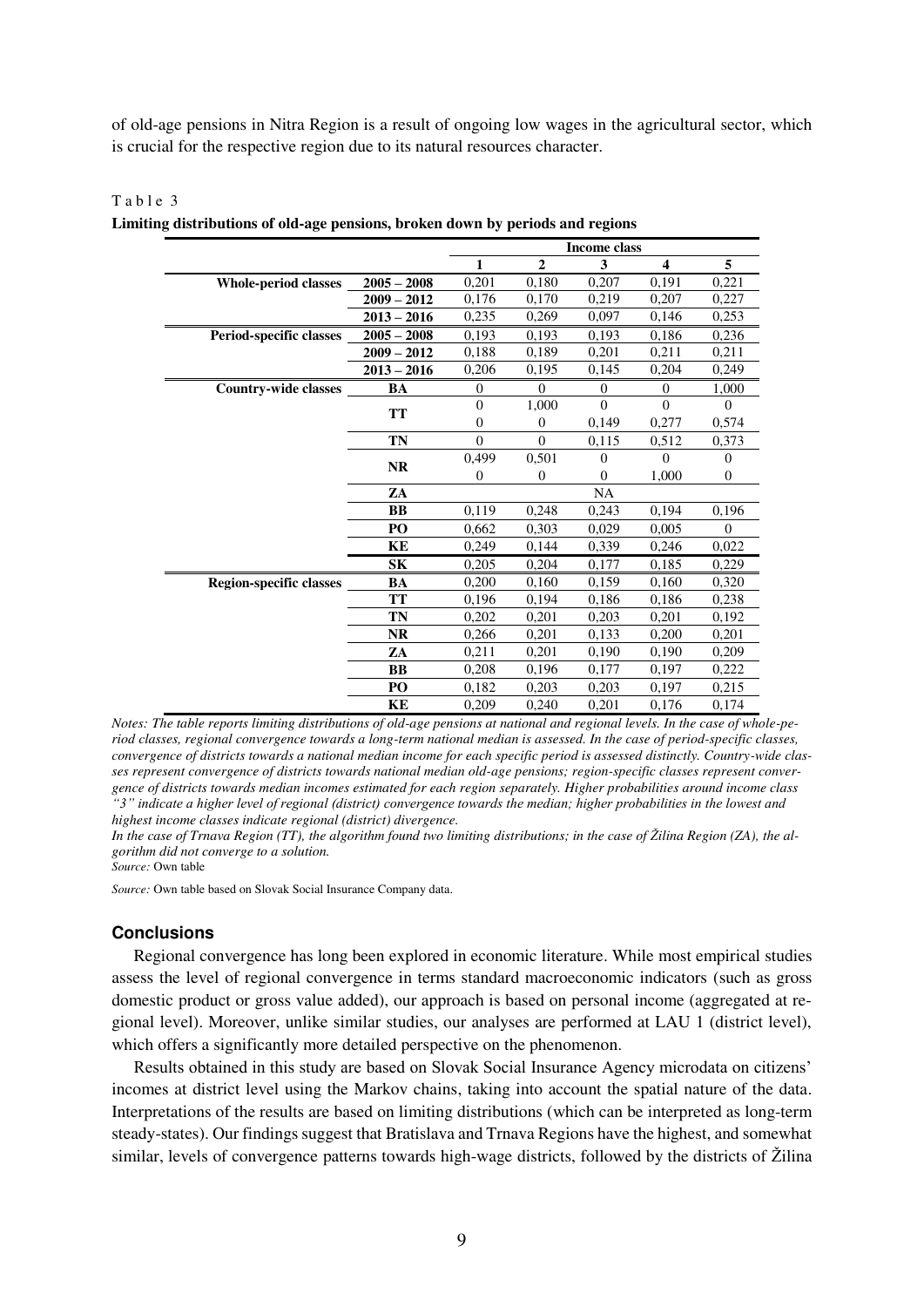and also partly Trenčín Regions. A high level of convergence, however, of an opposite direction, towards districts with low wage levels is found in Prešov, Nitra, Banská Bystrica and Košice Regions. The given trends are influenced by the wages development in different economic branches in these regions.

 In a similar fashion to the particularities of regional convergence in terms of wages, particularities also exist in terms of regional convergence with respect to old-age pensions. With regard to the countrywide median, the districts of Bratislava and Trenčín Regions converge to higher wages, while the districts of Nitra and Prešov converge to the lower wages. Old-age pensions in the Košice Region indicate convergence towards median values. However, region-specific classes indicate rather a uniform distribution of districts within each region.

 As this study is based on an administrative source of data, it contains information on the official income of all inhabitants, and thus allows us to study convergence of income at territorial level as low as LAU 2. The knowledge of deeper patterns of spatial distribution of income and its regional convergence is crucial in adopting appropriate social and economic policies aimed at alleviating inter- and intra-regional disparities. Moreover, an understanding of convergence/divergence processes in different sectors of an economy provides necessary information to policymakers for targeting different tools to different economic sectors.

#### **References**

- BALÁŽ, V. (2004): Trends in regional development in Slovakia: Economic theory and practice. Ekonomický časopis, *52*, No. 7, pp. 783 – 800.
- BARRO, R. J. SALA-I-MARTIN, X. (1992): Convergence. The Journal of Political Economy, *100*, No. 2, pp. 223 251.
- BAUMOL, W. J. (1986): Productivity Growth, Convergence, and Welfare: What the Long-Run Data Show. The American Economic Review, *76*, No. 5, pp. 1072 – 1085.
- BESAG, J. (1974): Spatial Interaction and the Statistical Analysis of Lattice Systems. Journal of the Royal Statistical Society. Series B (Methodological), *36*, No. 2, pp. 192 – 236.
- BICKENBACH, F. BODE, E. (2003): Evaluating the Markov property in studies of economic convergence. International Regional Science Review, *26*, No. 3, pp. 363 – 392.
- BIVAND, R. S. (2017): classInt: Choose Univariate Class Intervals. R package version 0.1-24.
- BIVAND, R. S. HAUKE, J. KOSSOWSKI, T. (2013). Computing the Jacobian in Gaussian spatial autoregressive models: An illustrated comparison of available methods. Geographical Analysis, *45*, No. 2, 150 – 179.
- BIVAND, R. S KEITT, T. ROWLINGSON, B. (2017): rgdal: Bindings for the 'Geospatial' Data Abstraction Library. R package version 1.2-12.
- BIVAND, R. S. LEWIN-KOH, N. (2017): maptools: Tools for Reading and Handling Spatial Objects. R package version 0.9-2.
- BIVAND, R. S. PIRAS, G. (2015): Comparing Implementations of Estimation Methods for Spatial Econometrics. Journal of Statistical Software, *63*, No. 18, 1 – 36.
- BRZICA, D. (2002): Institutional framework in the period before Slovakia's European Union accession. Ekonomický časopis, *50*, No. 4, pp. 605 – 619.
- BULLI, S. (2001): Distribution Dynamics and Cross-Country Convergence: A New Approach. In: Scottish Journal of Political Economy, *48*, No. 2, pp. 226 – 243.
- ČARNICKÝ, Š. MEGYESIOVÁ, S. ČONKOVÁ, M. ZÁVADSKÝ, C. (2017): Productivity development and convergence across the EU Member States. Economic Annals-XXI, *162*, No. 11-12, pp. 13 – 17.
- FISCHER, M. M. STUMPNER, P. (2008): Income distribution dynamics and cross-region convergence in Europe: Spatial filtering and novel stochastic kernel representations. Journal of Geographical Systems, *10*, No. 2, pp. 109 – 139.
- FORMÁNEK, T. (2018): Spatially Augmented Analysis of Macroeconomic Convergence with Application to the Czech Republic and Its Neighbors. In: ŠILHAVÝ, R. – ŠILHAVÝ, P. – PROKOPOVÁ, Z.: Applied Computational Intelligence and Mathematical Methods: Computational Methods in Systems and Software 2017, vol. 2. Cham: Springer International Publishing. pp.  $1 - 12$
- GRINSTEAD, C. M. SNELL, J. L. (1997): Introduction to Probability. American Mathematical Society. ISBN 978-0-8218- 9414-9.
- HORRIDGE, M. ROKICKI, B. (2017): The impact of European Union accession on regional income convergence within the Visegrad countries. Regional Studies, *forthcoming*.
- CHOCHOLATÁ, M. FURKOVÁ, A. (2016): Income disparities and convergence across regions of Central Europe. Croatian Operational Research Review, *7,* No. 2, pp. 303 – 318.
- KÄMPFER, S. (2008): Regional Inequality in the Czech Republic and Slovakia in the Course of the EU Enlargement. Soziale Welt-Zeitschrift fur Sozialwissenschaftliche Forschung und Praxis, *59*, No. 4, 351 – 371.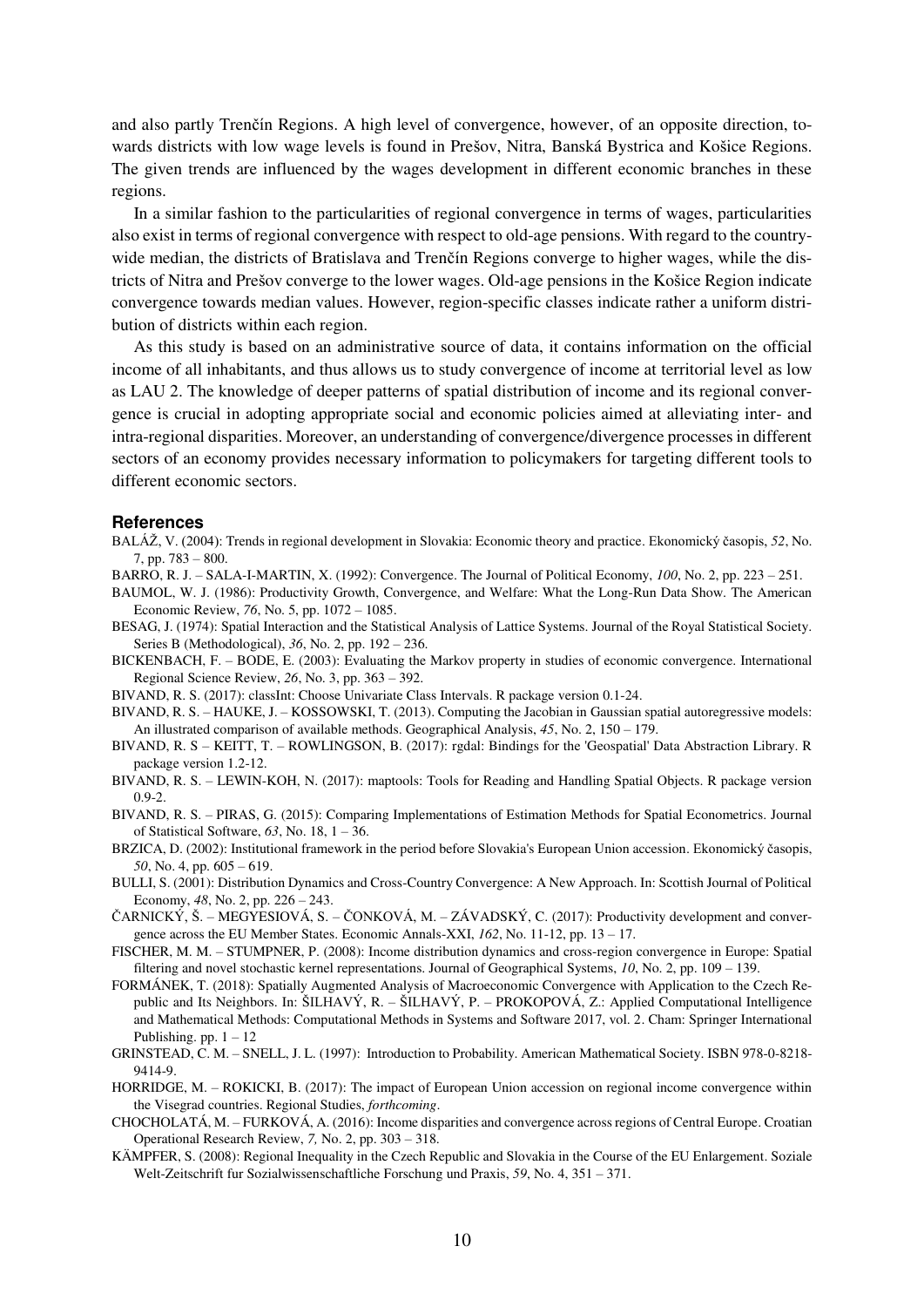- JACKSON, C. H. (2011): Multi-State Models for Panel Data: The msm Package for R. Journal of Statistical Software, *38*, No. 8, pp.  $1 - 29$ .
- KLAMÁR, R. (2016): Development tendencies of regional disparities in the Slovak Republic. Geographica Pannonica, *20*, No. 3, pp. 136 – 151.
- LIOBIKIENE, G. MANDRAVICKAITE, J. (2013): Convergence of new members of the EU: changes in household consumption expenditure structure regarding environmental impact during the prosperous period. Environment Development and Sustainability, *15*, No. 2, pp. 407 – 427.
- PAUHOFOVÁ, I. et al. (2016): Súvislosti príjmovej polarizácie na Slovensku. Bratislava: Ekonomický ústav SAV. ISBN 978-80-7144-259-2.
- PAUHOFOVÁ, I. PÁLENÍK, M. (2005): Income situation and consumer habits formation in the Slovak Republic. Ekonomický časopis, *53*, No. 10, pp. 972 – 990.
- PAUHOFOVÁ, I. ŽELINSKÝ, T. (2015): Regionálne aspekty príjmovej polarizácie v Slovenskej republike. Politická ekonomie, *63*, No. 6, pp. 778 – 796.
- QUAH, D. (1993a): Galton's Fallacy and Tests of the Convergence Hypothesis. In: Scandinavian Journal of Economics, *95*, No. 4, pp. 427 – 443.
- QUAH, D. (1993b): Empirical cross-section dynamics in economic growth. In: European Economic Review, *37*, No. 2-3, pp.  $426 - 434.$
- QUAH, D. T. (1997): Empirics for Growth and Distribution: Stratification, Polarization, and Convergence Clubs. Journal of Economic Growth, *2*, No. 1, pp. 27 – 59.
- R CORE TEAM. (2017): R: A language and environment for statistical computing. Vienna, Austria: R Foundation for Statistical Computing. URL https://www.R-project.org/.
- REY, S. J. (2001): Spatial empirics for economic growth and convergence. Geographical Analysis, *33*, No. 3, pp. 195 214.
- REY, S. J. (2014): Rank-based Markov chains for regional income distribution dynamics. Journal of Geographical Systems, *16*, No 2, pp. 115 – 137.
- SOLOW, R. M. (1956): A Contribution to the Theory of Economic Growth. The Quarterly Journal of Economics, *70*, No. 1, pp. 65 – 94.

SPEDICATO, G. A. (2017): Discrete Time Markov Chains with R. In: The R Journal, *forthcoming*.

STIGLITZ, J. – SEN, A. – FITOUSSI, J.-P. (2010): Mismeasuring Our Lives: Why GDP Doesn't Add Up. The Report by the Commission on the Measurement of Economic Performance and Social Progress. New York, NY: The New Press; 2010 SWAN, T. W. (1956): Economic growth and capital accumulation. Economic Record, *32*, No 2, pp. 334 – 361.

ŠIKULA, M. (2003): Global consequences of the European Union enlargement and convergence position of the Slovak econ-

omy. Ekonomický časopis, *51*, No. 6, pp. 641 – 663.

- ŠIKULOVÁ, I. (2004): Structural convergence of the Slovak Republic towards the EU 15 Prerequisite of Slovakia's successful membership in the Economic and Monetary Union. Ekonomický časopis, *52*, No. 9, pp. 1064 – 1079.
- TAN, B. YILMAZ, K. (2002): Markov chain test for time dependence and homogeneity: An analytical and empirical evaluation. European Journal of Operational Research, *137*, No. 3, pp. 524 – 543.
- TVRDOŇ, M. SKOKAN, K. (2011): Regional Disparities and the Ways of Their Measurement: The Case of the Visegrad Four Countries. Technological and Economic Development of Economy, *17*, No. 3, pp. 501 – 518.
- VINTROVÁ, R. (2009): Lessons from the Czech and Slovak Economies Split. Prague Economic Papers, *18*, No. 1, pp. 3 25.